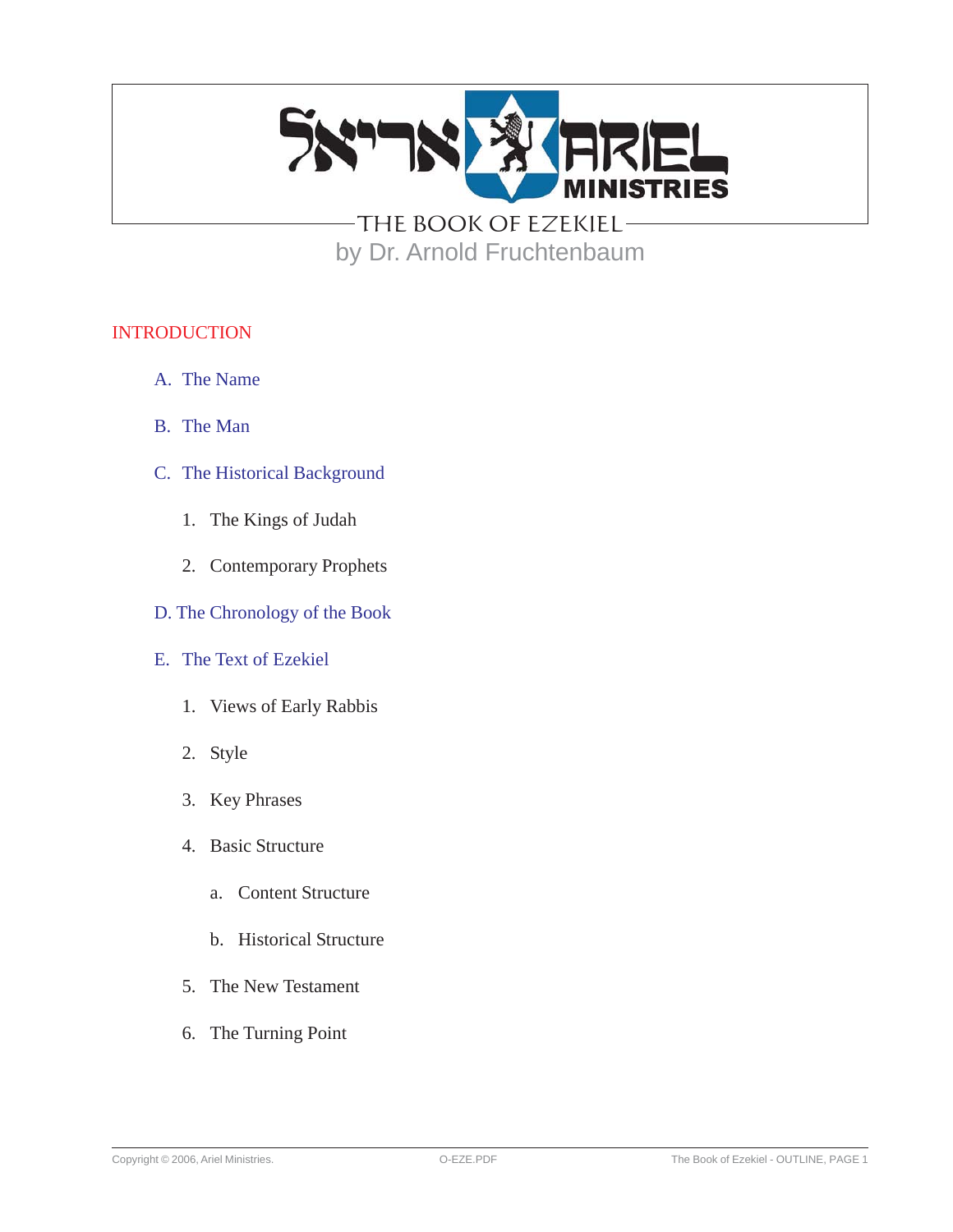- F. The Theology of Ezekiel
	- 1. Bibliology
	- 2. Theology Proper
	- 3. Christology
	- 4. Pneumatology
	- 5. Angelology
	- 6. Satanology
	- 7. Demonology
	- 8. Anthropology
	- 9. Hamartiology
	- 10. Soteriology
	- 11. Israelology
	- 12. Ecclesiology
	- 13. Eschatology
- G. Purposes of the Book
- H. The Theme of the Book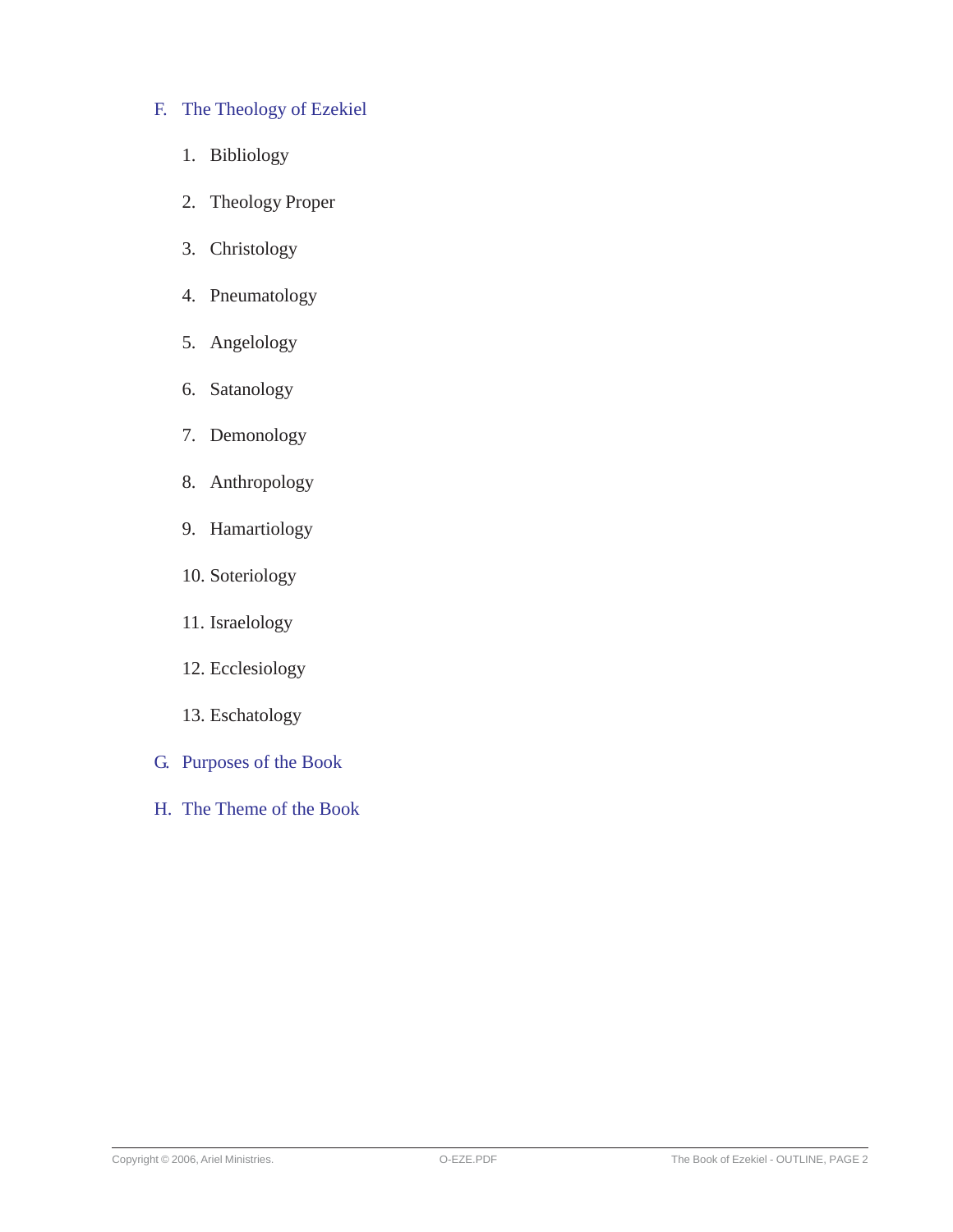#### I. THE CALL OF EZEKIEL - 1:1 - 3:21

- A. The Historical Setting 1:1-3
- B. The Vision of the *Shechinah* Glory 1:4-28a
	- 1. The Four Living Creatures 1:4-14
		- a. The Appearance 1:4-11
		- b. The Action 1:12-14
	- 2. The Four Wheels 1:15-21
		- a. The Appearance 1:15-18
		- b. The Action 1:19-21
	- 3. The Firmament 1:22-25
		- a. The Appearance 1:22-23
		- b. The Action 1:24-25
	- 4. The Glory of Jehovah 1:26-28a
- C. The Call to the Prophetic Office 1:28b 3:3
	- 1. The Call 1:28b 2:7
	- 2. The Roll of the Book 2:8 3:3
- D. The Commission of the Prophet 3:4-21
	- 1. The People and the Message 3:4-11
	- 2. The Transportation of the Prophet 3:12-15
	- 3. The Prophet a Watchman 3:16-21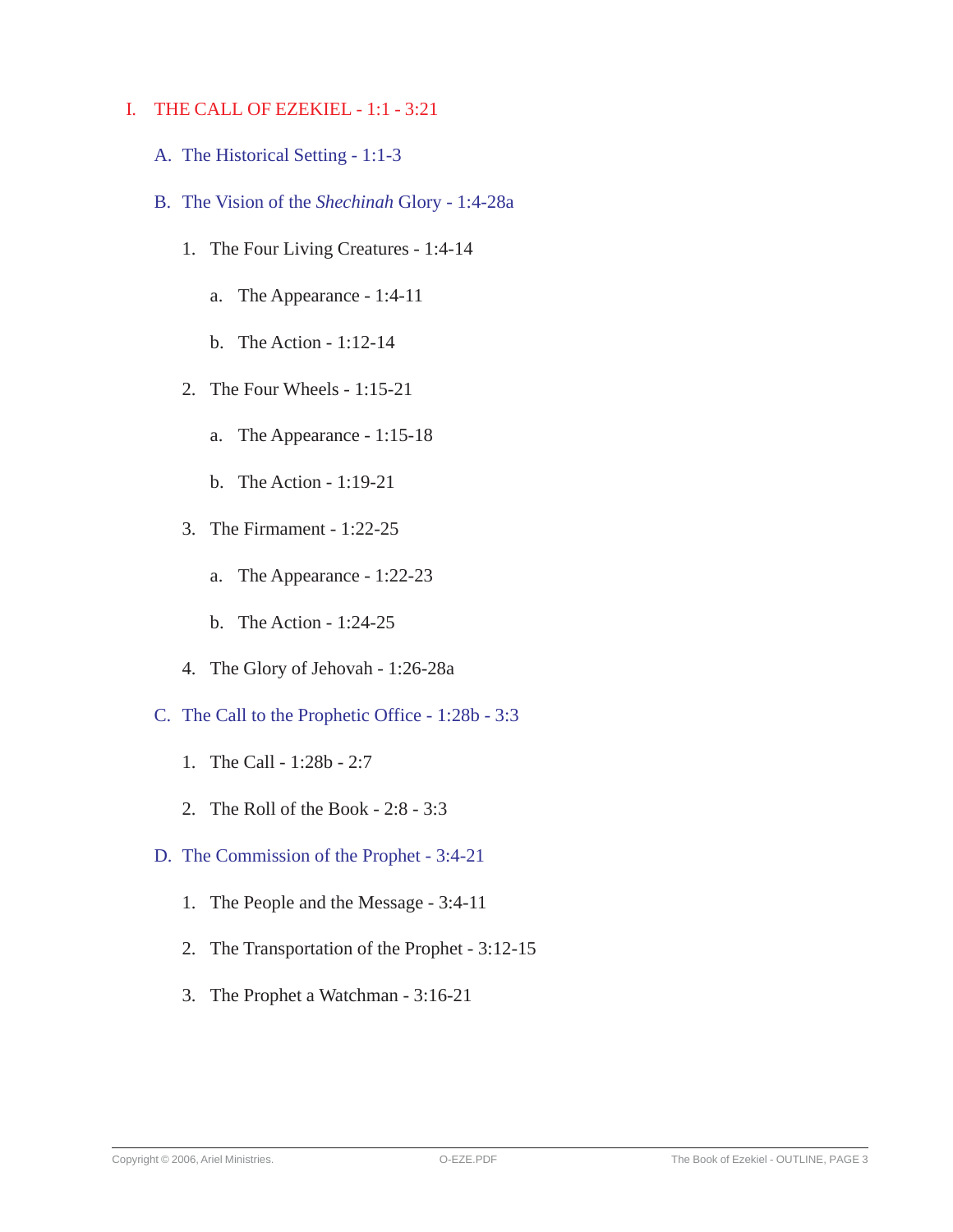#### II. PROPHECIES OF JUDGMENT ON JUDAH - 3:22 - 24:27

- A. Prophecies of the Fall of Jerusalem 3:22 7:27
	- 1. The Dumbness of the Prophet 3:22-27
	- 2. The Symbolic Actions 4:1 5:17
		- a. The Four Signs 4:1 5:4
			- (1) The Sign of the Tile 4:1-3
			- (2) The Sign of the Posture 4:4-8
			- (3) The Sign of the Defiled Bread 4:9-17
			- (4) The Sign of the Shaved Head 5:1-4
		- b. The Interpretation 5:5-17
	- 3. Prophecy of the Mountains of Israel 6:1-14
		- a. The Cause: Idolatry 6:1-7
		- b. The Remnant 6:8-10
		- c. The Desolation of the Land 6:11-14
	- 4. The End of Judah is Come 7:1-27
		- a. The End is Come 7:1-4
		- b. The Doom is Come 7:5-9
		- c. The Time is Come 7:10-13
		- d. The Wrath and the Sword of God 7:14-22
		- e. The Chain of Captivity 7:23-27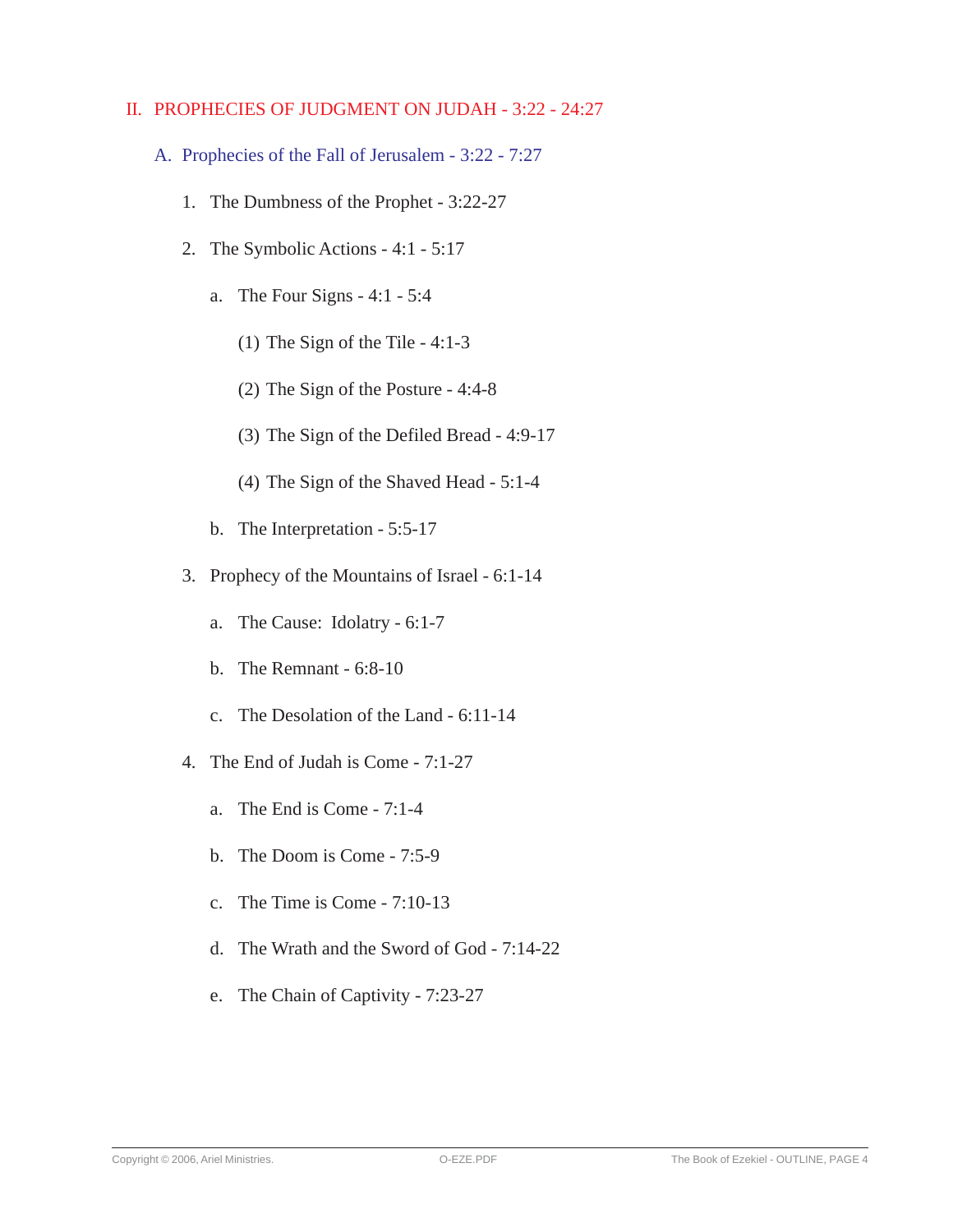- B. The Departure of the *Shechinah* Glory 8:1 11:25
	- 1. The Glory of Jehovah 8:1-4
	- 2. The Abominations of Jerusalem 8:5-18
		- a. The Image of Jealousy 8:5-6
		- b. The Worship of Egyptian Gods 8:7-13
		- c. The Worship of Tammuz 8:14-15
		- d. The Worship of the Sun 8:16
		- e. The Wrath of God 8:17-18
	- 3. The Man with the Inkhorn 9:1-11
		- a. The Call 9:1-2
		- b. The Command to Mark and to Destroy 9:3-7
		- c. The Intercession 9:8
		- d. The Answer 9:9-10
		- e. The Report 9:11
	- 4. The Stages of the Departure 10:1 11:25
		- a. The First Stage 10:1-8
		- b. The Cherubim 10:9-17
		- c. The Second Stage 10:18-19
		- d. The Identification of the Cherubim 10:20-22
		- e. The Cauldron and the Flesh 11:1-12
		- f. The Beginning of Fulfillment 11:13
		- g. The Future Restoration 11:14-21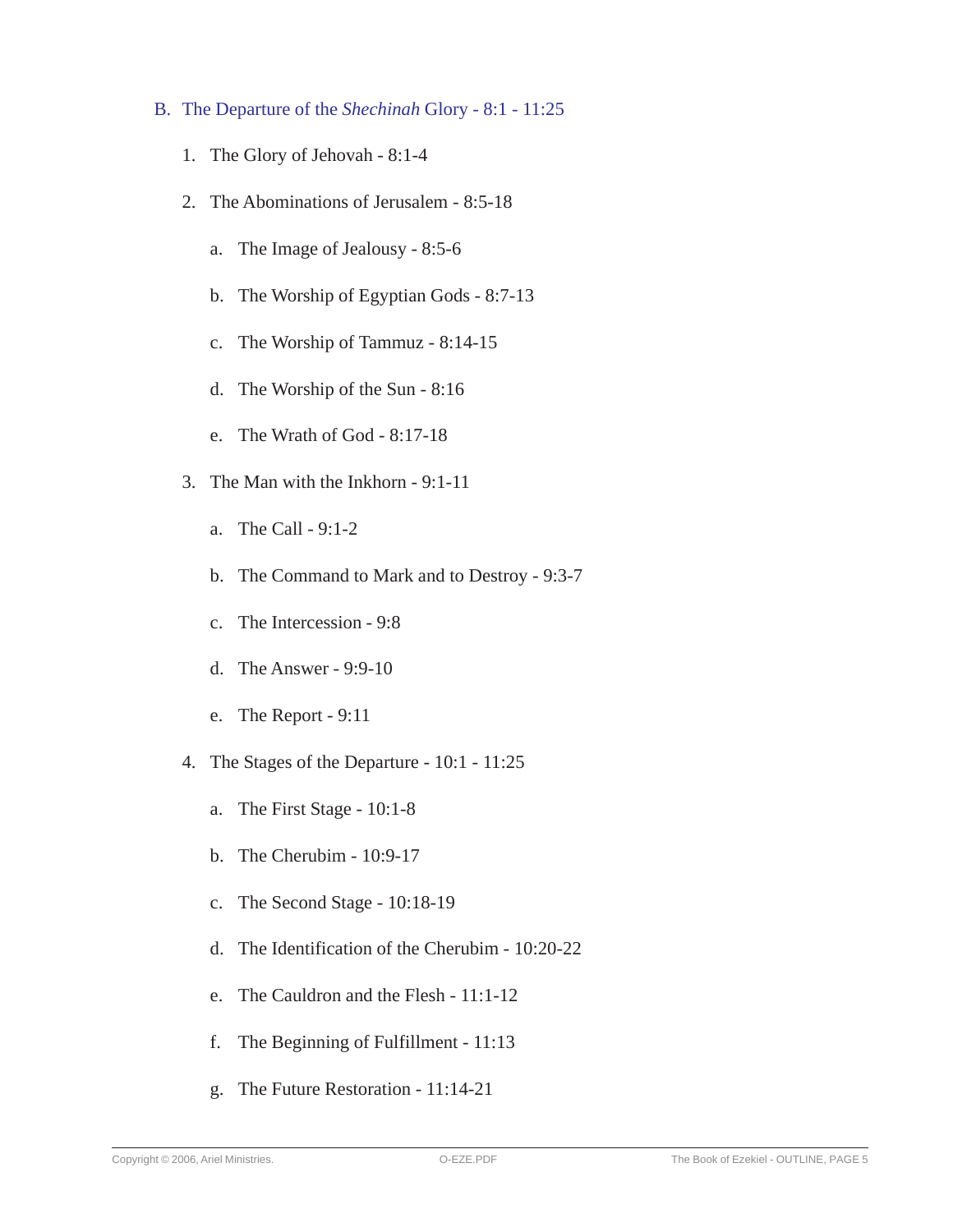- h. The Third Stage 11:22-23
- i. The Return of the Prophet 11:24-25
- C. The Necessity of Judgment 12:1 19:14
	- 1. The Sign of Going into Exile 12:1-16
		- a. The Sign 12:1-7
		- b. The Interpretation 12:8-16
	- 2. The Sign of Trembling 12:17-20
		- a. The Sign 12:17-18
		- b. The Interpretation 12:19-20
	- 3. Every Prophecy to be Fulfilled 12:21-28
		- a. The First Objection 12:21-25
		- b. The Second Objection 12:26-28
	- 4. The Condemnation of False Prophecy 13:1-23
		- a. The False Prophets 13:1-16
			- (1) Their Works 13:1-7
			- (2) Their Judgment 13:8-16
		- b. The False Prophetesses 13:17-23
			- (1) Their Works 13:17-19
			- (2) Their Judgment 13:20-23
	- 5. The Idolatrous Elders 14:1-11
		- a. The Rebuke 14:1-5
		- b. The Judgment 14:6-11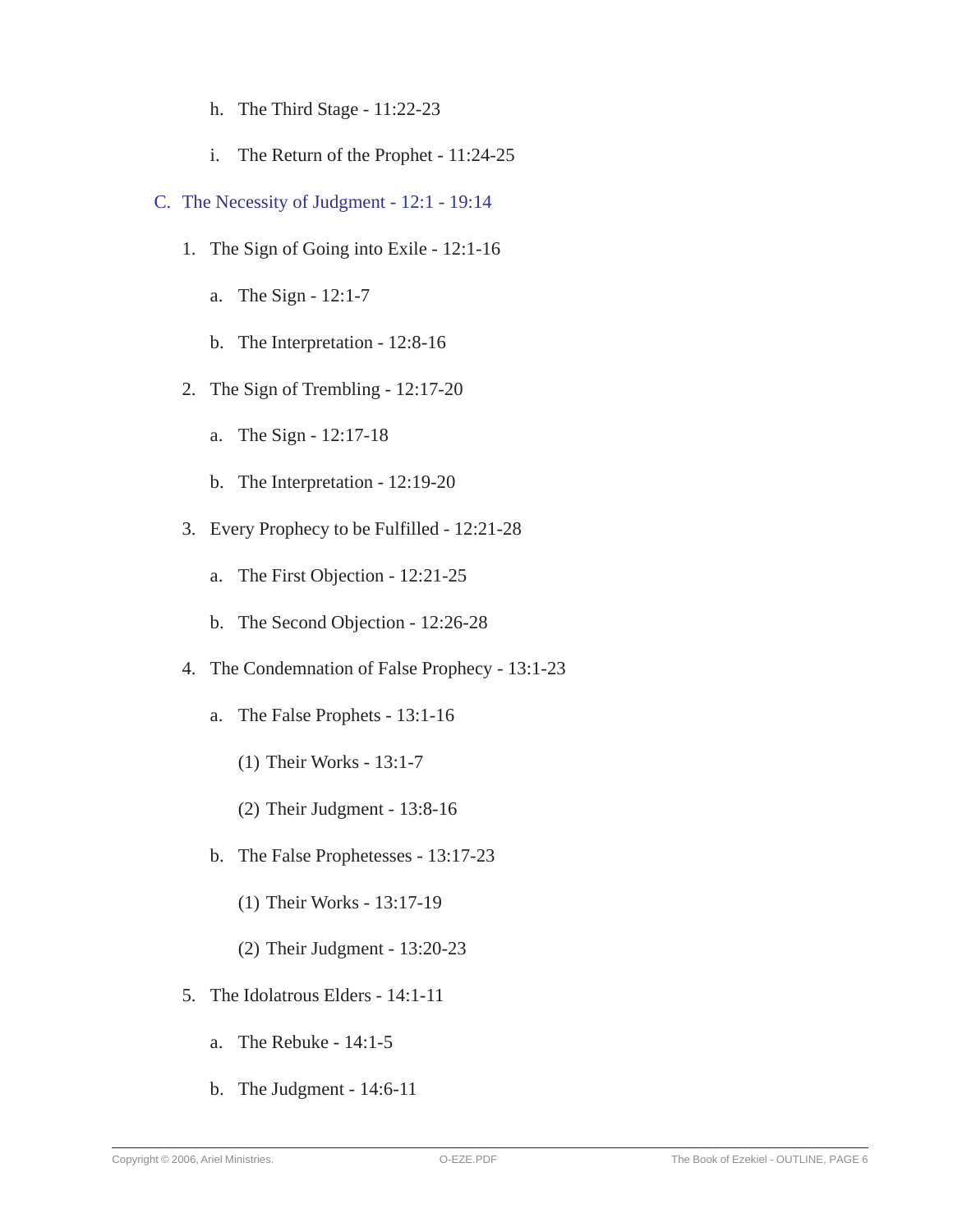- 6. The Uselessness of Intercession 14:12-23
	- a. No Hope in the Righteousness of Others 14:12-20
	- b. The Judgment 14:21-23
- 7. The Parable of the Vine 15:1-8
	- a. The Parable 15:1-5
	- b. The Application 15:6-8
- 8. The Unfaithful Wife 16:1-63
	- a. Jerusalem the Abandoned Child 16:1-5
	- b. The Marriage 16:6-14
	- c. The Great Adultery 16:15-34
		- (1) Its Origin and Nature: Idolatry 16:15-22
		- (2) Its Extent and Magnitude: Political Alliances 16:23-29
		- (3) The Degree of Degradation 16:30-34
	- d. The Punishment 16:35-43
	- e. The Comparison to Sodom and Samaria 16:44-52
	- f. The Restoration of Sodom and Samaria 16:53-59
	- g. The Remarriage 16:60-63
- 9. The Parable of the Two Eagles 17:1-24
	- a. The Parable 17:1-10
	- b. The Interpretation 17:11-18
	- c. The Application 17:19-21
	- d. The Restoration of the Tender Shoot 17:22-24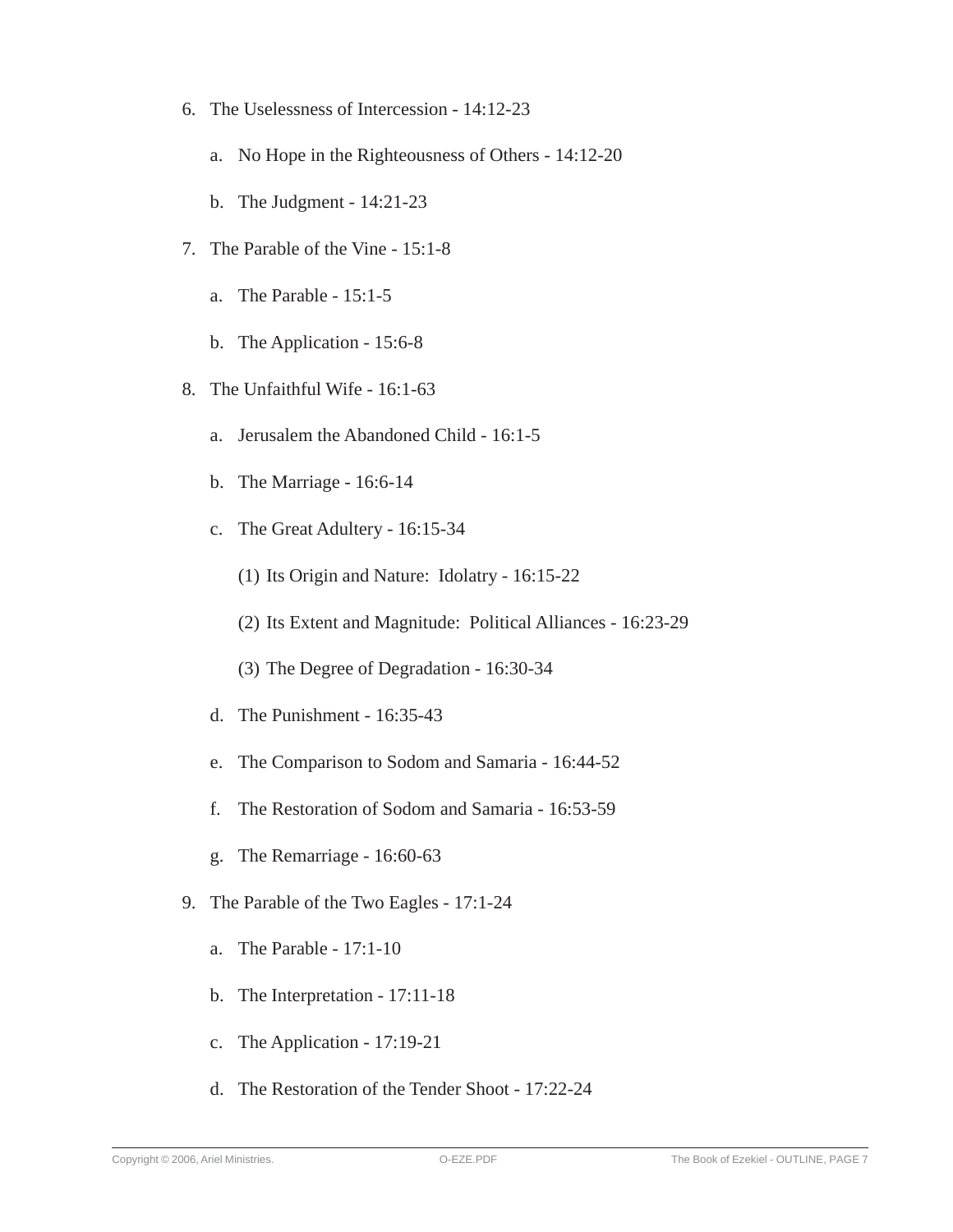- 10. The Lesson of Individual Responsibility 18:1-32
	- a. The Proverb 18:1-4
	- b. The Three Cases 18:5-18
		- (1) The First Case 18:5-9
		- (2) The Second Case 18:10-13
		- (3) The Third Case 18:14-18
	- c. The Objections of the People 18:19-29
		- (1) The First Objection 18:19-24
		- (2) The Second Objection 18:25-29
	- d. The Exhortation to Repentance 18:30-32
- 11. The Lamentation Over the Princes of Israel 19:1-14
	- a. Introduction 19:1-2
	- b. Jehoahaz 19:3-4
	- c. Jehoiachin 19:5-9
	- d. Zedekiah 19:10-14

#### D. God's Dealings with Israel - 20:1 - 23:49

- 1. The Review of the Past 20:1-32
	- a. Date and Occasion 20:1-4
	- b. The Rebellion in Egypt 20:5-9
	- c. The Rebellion in the Wilderness 20:10-17
	- d. The Rebellion of the Second Generation 20:18-26
	- e. The Rebellion in the Land 20:27-29
	- f. The Rebellion of the Present 20:30-32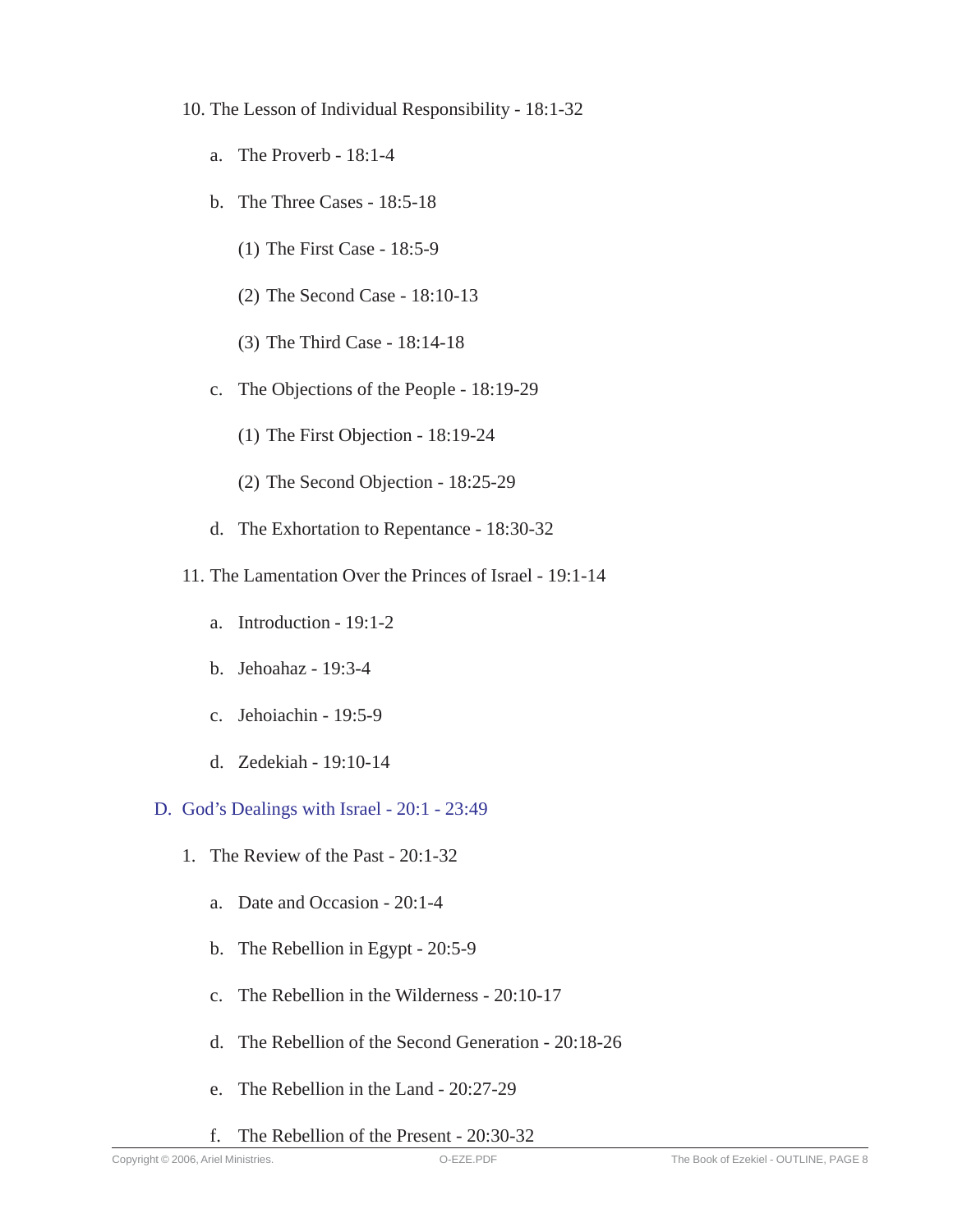- 2. The Prospect of the Future 20:33-44
	- a. The Regathering and the Purging 20:33-38
	- b. The Warning to the Present Generation 20:39
	- c. The Kingdom 20:40-44
- 3. The Present Situation 20:45 22:31
	- a. The Burning of the South 20:45-49
	- b. Jehovah's Sharpened Sword 21:1-32
		- (1) The Sign of the Sword 21:1-7
		- (2) The Sword is Sharpened 21:8-17
			- (a) The Song of the Sword 21:8-13
			- (b) The Execution by the Sword 21:14-17
		- (3) The Sword is the King of Babylon 21:18-32
			- (a) Against Jerusalem 21:18-27
			- (b) Against Ammon 21:28-32
	- c. The Sins of Jerusalem 22:1-31
		- (1) The Bloody City 22:1-5
		- (2) The Enumeration of Sins 22:6-12
		- (3) The Judgment 22:13-22
			- (a) Dispersion 22:13-16
			- (b) The Smelting Furnace 22:17-22
		- (4) The Corruption of All Classes 22:23-31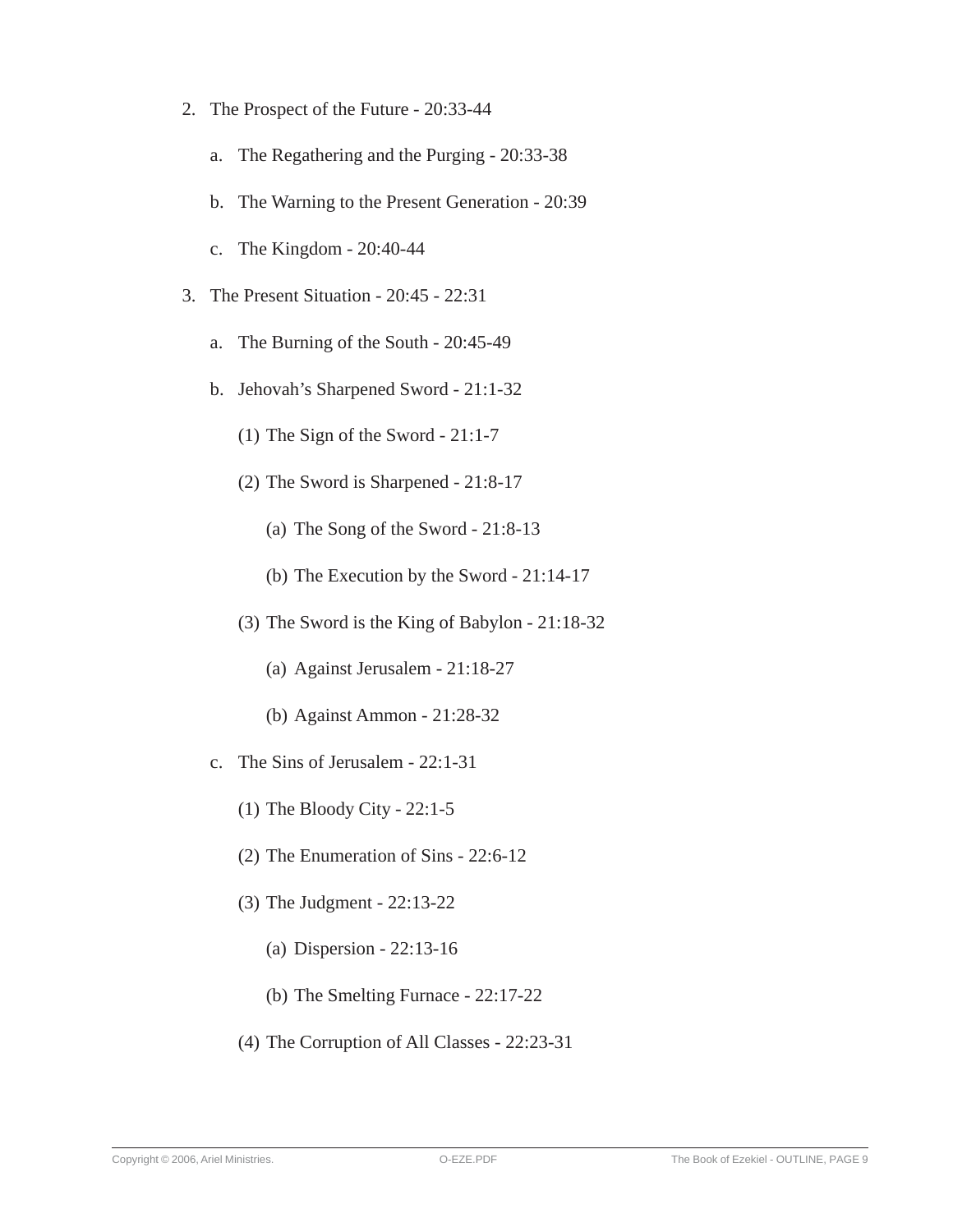- 4. The Story of Oholah and Oholibah 23:1-49
	- a. The Two Sisters 23:1-4
	- b. The Story of Samaria 23:5-10
	- c. The Story of Jerusalem 23:11-21
	- d. The Punishment of Jerusalem 23:22-35
		- (1) The First Oracle 23:22-27
		- (2) The Second Oracle 23:28-31
		- (3) The Third Oracle 23:32-34
		- (4) The Fourth Oracle 23:35
	- e. Summary of the Sins of the Two Sisters 23:36-49
		- (1) The Indictment 23:36-42
		- (2) The Punishment 23:43-49

#### E. The Conclusion - 24:1-27

- 1. The Parable of the Boiling Cauldron 24:1-14
	- a. The Date and Occasion 24:1-2
	- b. The Parable 24:3-5
	- c. The Interpretation 24:6-8
	- d. The Application 24:9-14
- 2. The Sign of Ezekiel's Wife 24:15-24
	- a. The Sign 24:15-18
	- b. The Explanation 24:19-24
- 3. The Sign of Silence 24:25-27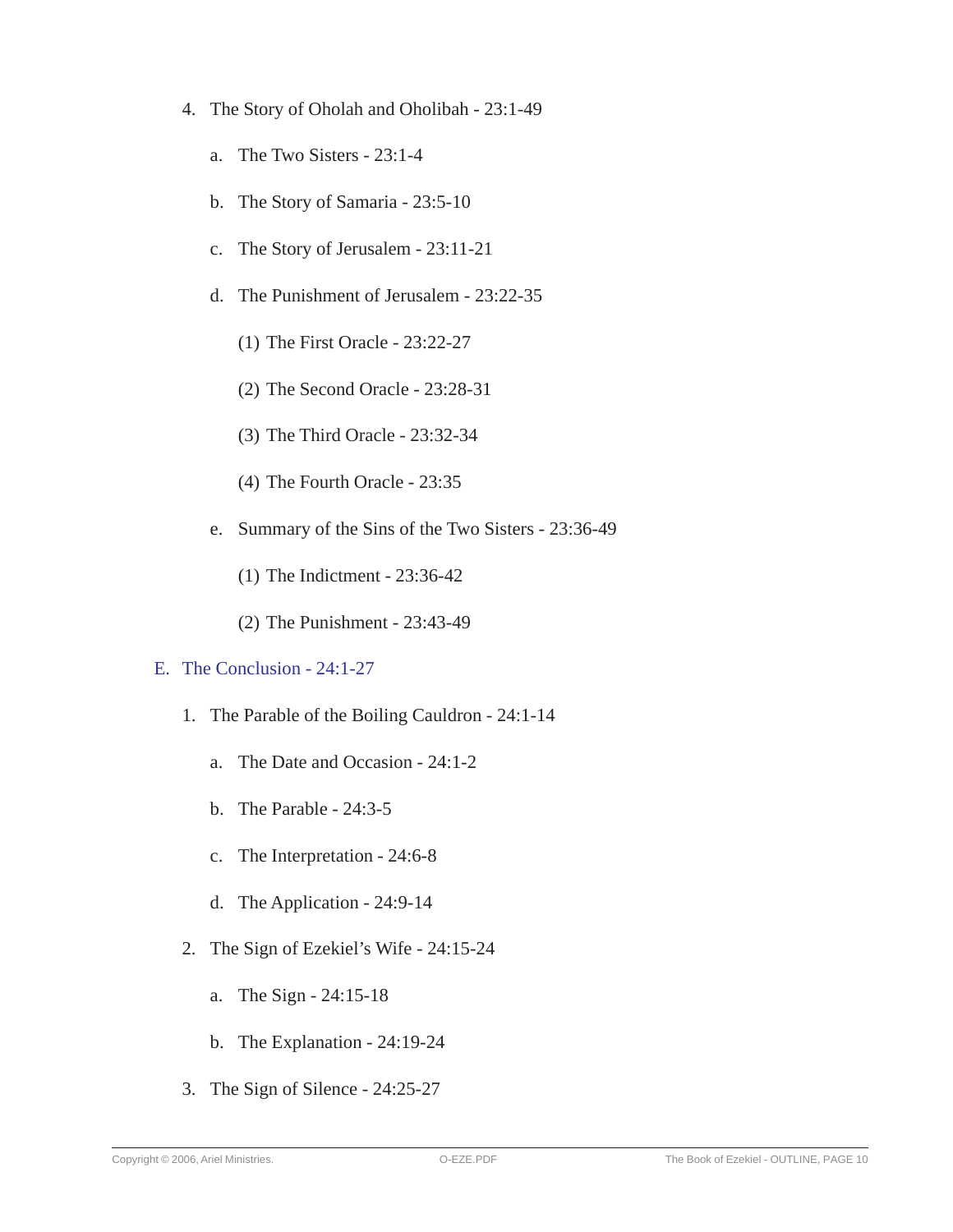#### III. PROPHECIES OF JUDGMENT ON THE GENTILE NATIONS - 25:1 - 32:32

- A. Ammon 25:1-7
- B. Moab 25:8-11
- C. Edom 25:12-14
- D. Philistia 25:15-17
- E. Tyre 26:1 28:19
	- 1. The Judgment of Tyre 26:1-21
		- a. The Fall of Tyre 26:1-6
		- b. The Means 26:7-14
		- c. The Lamentation of the Princes 26:15-18
		- d. The Descent into Sheol 26:19-21
	- 2. The Lamentation Over Tyre 27:1-36
		- a. The Great Ship Tyre 27:1-11
		- b. The Extension of Trade 27:12-25
		- c. The Shipwreck of Tyre 27:26-36
	- 3. The Prince of Tyre 28:1-10
	- 4. The King of Tyre 28:11-19
- F. Sidon 28:20-26
	- 1. Concerning Sidon 28:20-24
	- 2. The Restoration of Israel 28:25-26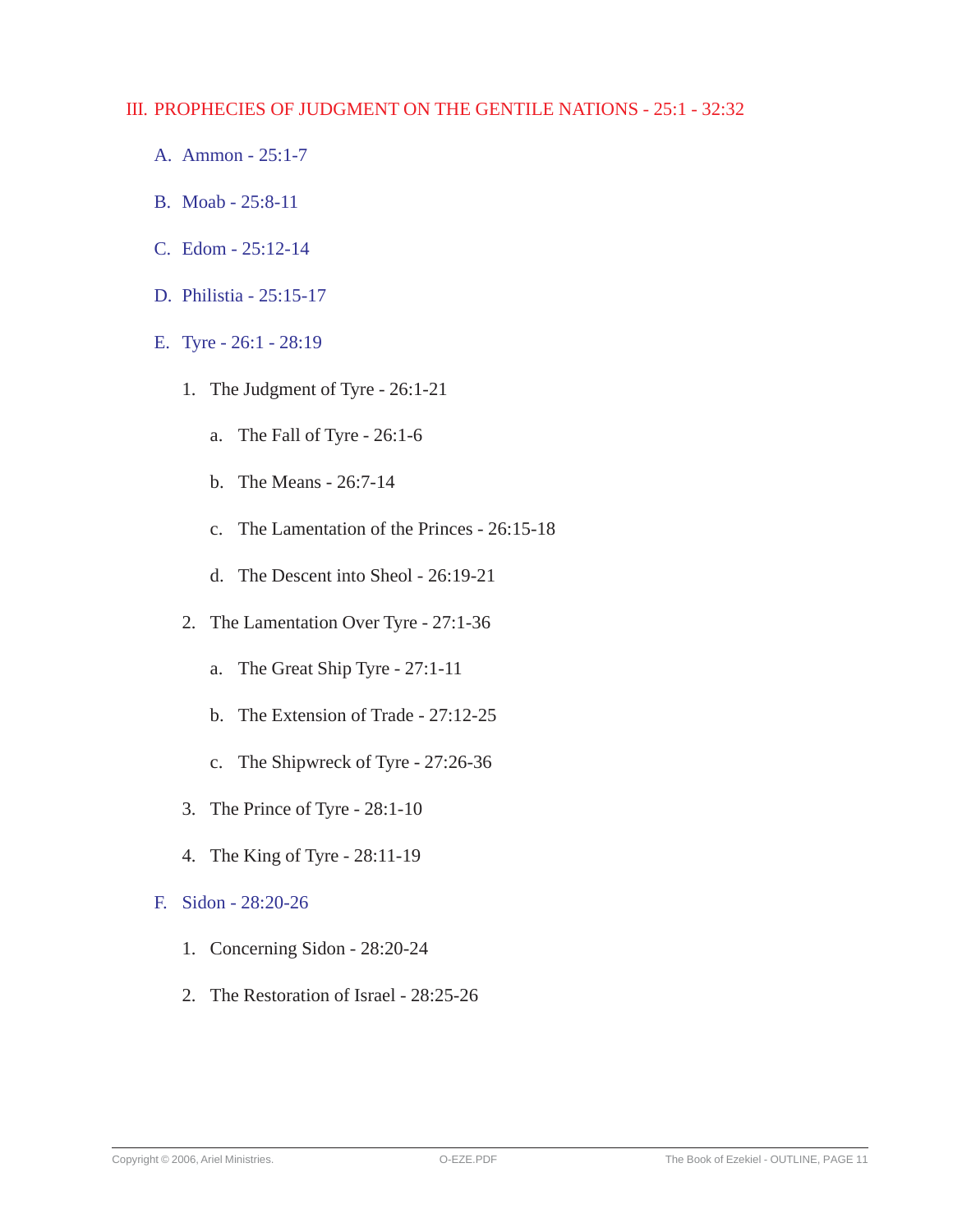#### G. Egypt - 29:1 - 32:32

- 1. The Destruction and Restoration of Egypt 29:1-16
	- a. The Date 29:1
	- b. The Destruction 29:2-7
	- c. The Desolation 29:8-12
	- d. The Restoration 29:13-16
- 2. The Invasion by the King of Babylon 29:17-21
	- a. The Date 29:17
	- b. Nebuchadrezzar's Plunder of Egypt 29:18-20
	- c. The Horn of Israel 29:21
- 3. The Day of Judgment Upon Egypt 30:1-19
	- a. The Day of Jehovah 30:1-5
	- b. The Fall of Egypt and Her Allies 30:6-9
	- c. The Destruction by the King of Babylon 30:10-12
	- d. The Judgment on the Cities of Egypt 30:13-19
- 4. The Dispersion of the Egyptians 30:20-26
- 5. The Comparison of Egypt with Assyria 31:1-18
	- a. The Date 31:1
	- b. The Tree of Assyria 31:2-9
	- c. The Felling of the Tree 31:10-14
	- d. The Descent into Sheol 31:15-17
	- e. The Application to Egypt 31:18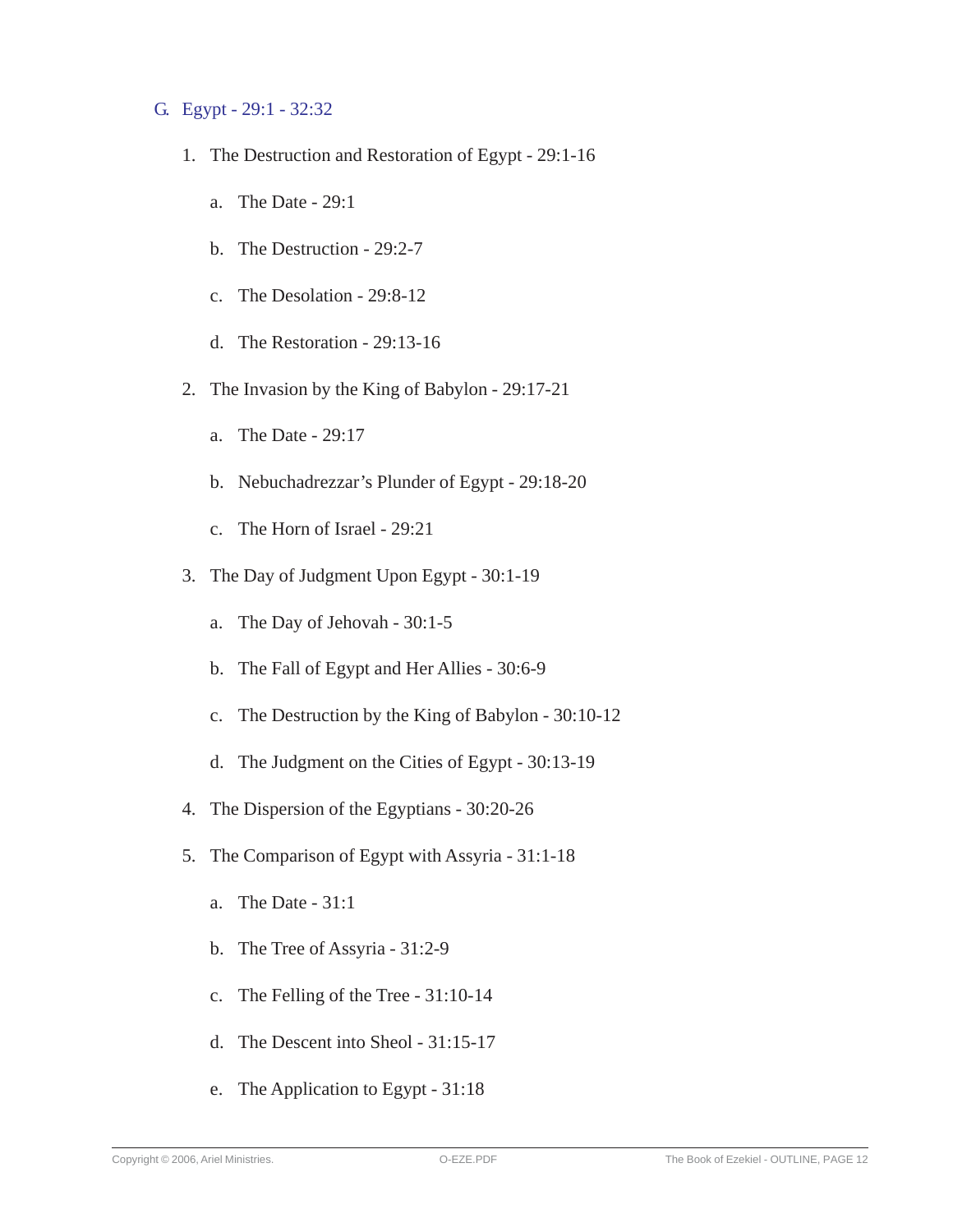- 6. The Lamentation Over Pharaoh 32:1-16
	- a. The Date 32:1
	- b. The Judgment of Pharaoh 32:2-10
	- c. The Means of Judgment 32:11-16
- 7. The Descent into Sheol 32:17-32
	- a. The Date 32:17
	- b. The Egyptians in Sheol 32:18-21
	- c. Assyria 32:22-23
	- d. Elam 32:24-25
	- e. Meshech and Tubal 32:26-28
	- f. Edom 32:29
	- g. The Princes of the North and Sidon 32:30
	- h. The Doom of Pharaoh and Egypt 32:31-32

#### IV. THE RESTORATION OF ISRAEL - 33:1 - 39:29

- A. The Prophet as a Watchman 33:1-33
	- 1. The Duty of the Watchman 33:1-6
	- 2. The Application to the Prophet 33:7-9
	- 3. The Declarations to Israel 33:10-20
		- a. The First Declaration 33:10-16
		- b. The Second Declaration 33:17-20
	- 4. The Removal of the Ritual Dumbness 33:21-22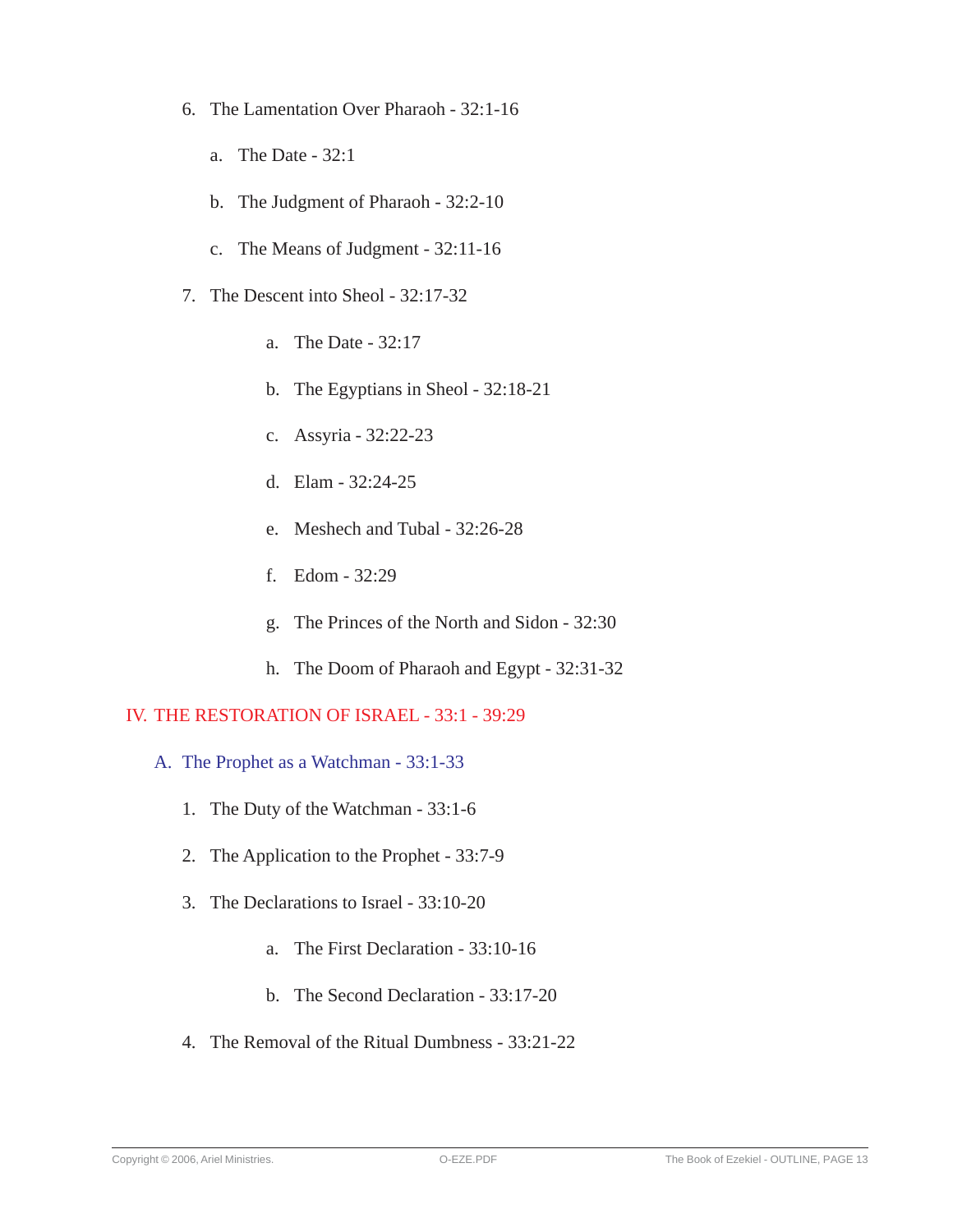- 5. The Message Concerning the Jews in the Land 33:23-29
- 6. The Message Concerning the Jews in Captivity 33:30-33
- B. The Shepherds of Israel 34:1-31
	- 1. The False Shepherds 34:1-10
		- a. The Accusations 34:1-6
		- b. The Judgment 34:7-10
	- 2. The True Shepherds 34:11-31
		- a. The Regathering of the Flock 34:11-16
		- b. The Judgment of the Flock 34:17-22
		- c. The New Shepherd 34:23-24
		- d. The New Covenant 34:25-31
- C. The Destruction of Edom 35:1-15
	- 1. The Declaration of Judgment 35:1-4
	- 2. The Cause of Judgment 35:5
	- 3. The Description of Judgment 35:6-9
	- 4. The Cause of Judgment 35:10-13
	- 5. Edom in the Kingdom 35:14-15
- D. Prophecy Concerning the Mountains of Israel 36:1-15
	- 1. The Desolation of the Mountains 36:1-7
	- 2. The Blessing of the Mountains 36:8-15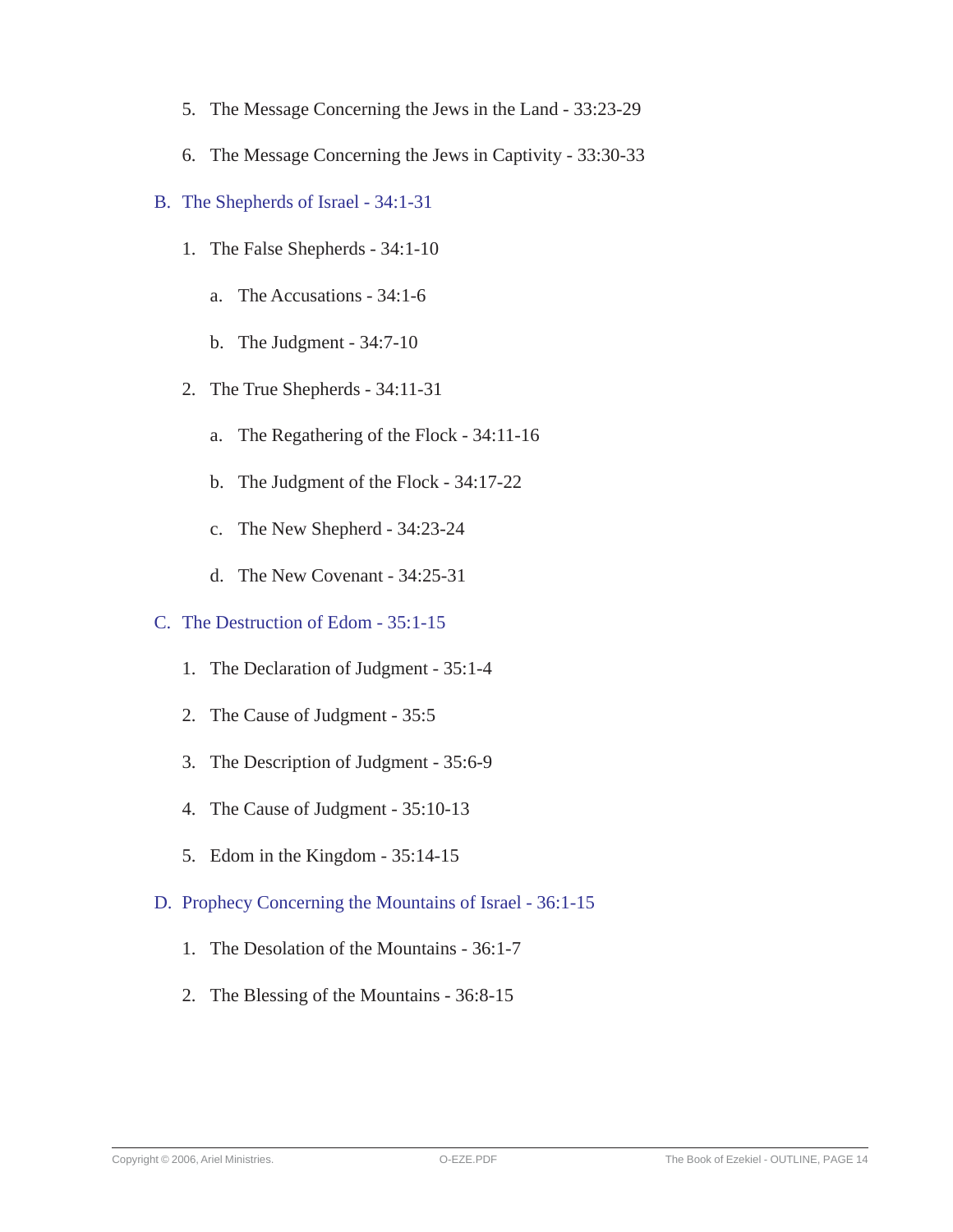- E. Israel's Restoration to the Land 36:16-38
	- 1. The Dispersion of Israel 36:16-21
	- 2. The Process of Israel's Restoration 36:22-31
		- a. The Sanctification of God's Name 36:22-23
		- b. The Steps to Israel's Restoration 36:24-28
		- c. Israel's Condition in the Land 36:29-31
	- 3. The Restoration of the Land and its Blessings 36:32-38
- F. The Vision of the Dry Bones 37:1-14
	- 1. The Vision 37:1-10
		- a. The Prophecy 37:1-6
		- b. The Fulfillment 37:7-10
	- 2. The Interpretation 37:11-14
- G. The Sign of the Two Sticks 37:15-28
	- 1. The Reunion of Judah and Israel 37:15-23
		- a. The Sign 37:15-17
		- b. The Explanation 37:18-20
		- c. The Application 37:21-23
	- 2. The Restoration of the Throne of David 37:24-25
	- 3. The New Temple 37:26-28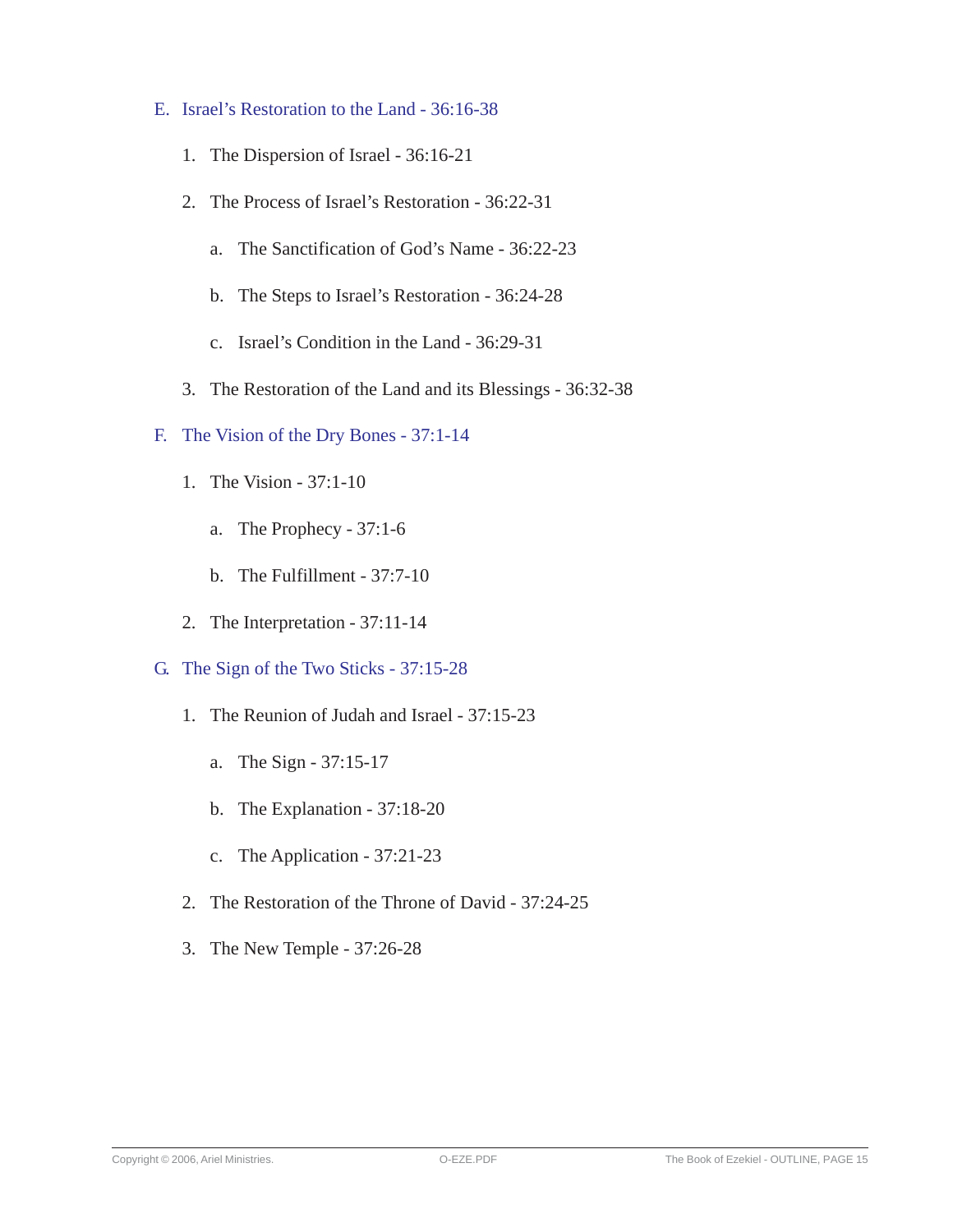#### H. Gog and Magog - 38:1 - 39:16

- 1. The Invasion and Destruction of Gog 38:1-23
	- a. The Northern Confederacy 38:1-6
	- b. The Place of the Invasion 38:7-9
	- c. The Purpose of the Invasion 38:10-12
	- d. The Protest 38:13
	- e. The Invasion 38:14-16
	- f. The Destruction of the Invaders 38:17-23
- 2. The Overthrow of Gog 39:1-16
	- a. Summary of the Invasion and of the Destruction of the Invaders 39:1-8
	- b. The Seven Years of Burning 39:9-10
	- c. The Seven Months of Burial 39:11-16
- I. The Campaign of Armageddon 39:17-29
	- 1. The Great Feast 39:17-20
	- 2. The Reasons for Israel's Judgment 39:21-24
	- 3. The Restoration of Israel 39:25-29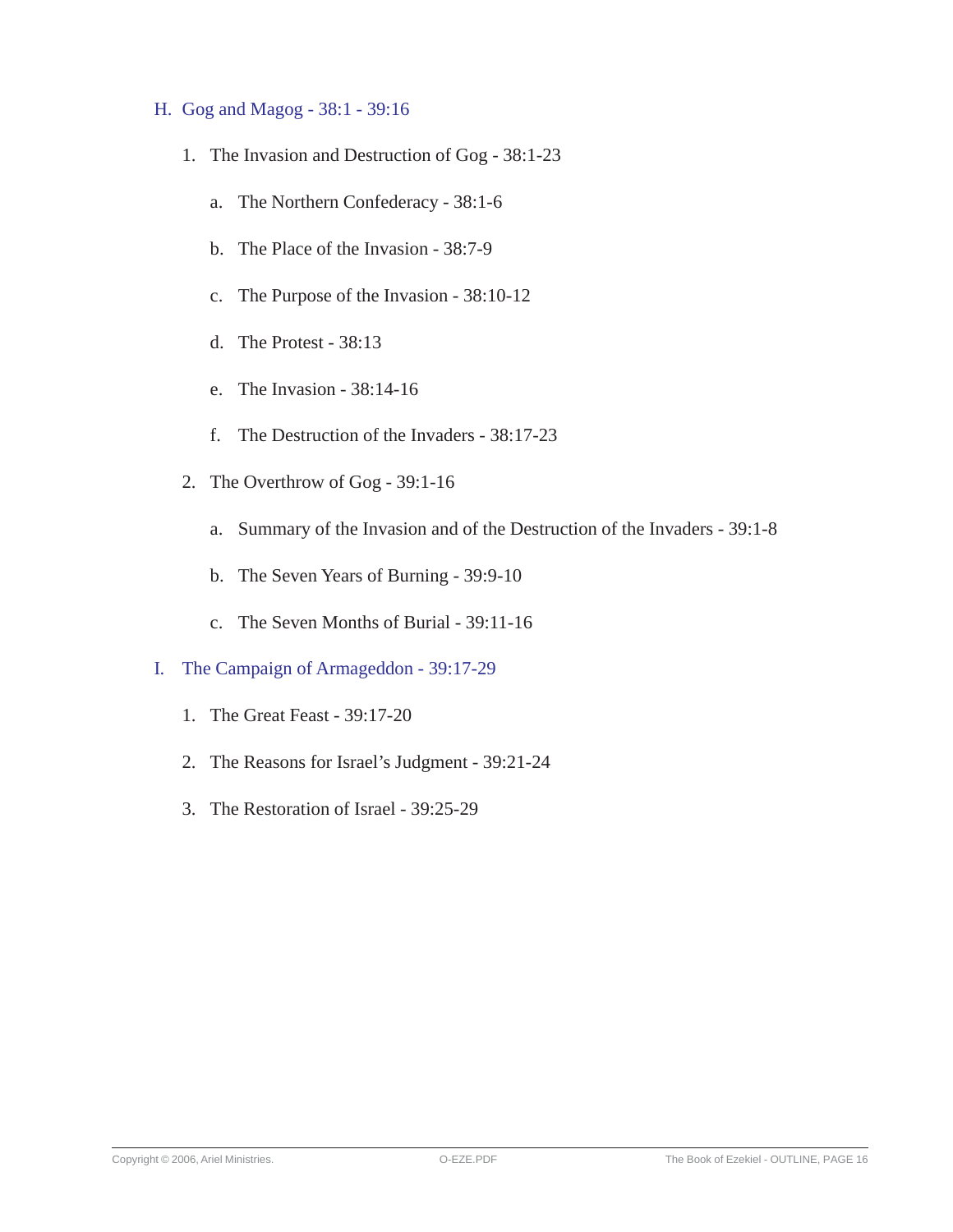#### V. ISRAEL IN THE MESSIANIC KINGDOM - 40:1 - 48:35

- A. Introduction: The Revelation to the Prophet 40:1-4
- B. The Millennial Temple 40:5 43:27
	- 1. The Outer Court 40:5-27
		- a. The Outer Wall 40:5 Serves as the Compound Wall of the Temple Compound
		- b. The Eastern Gate 40:6-16

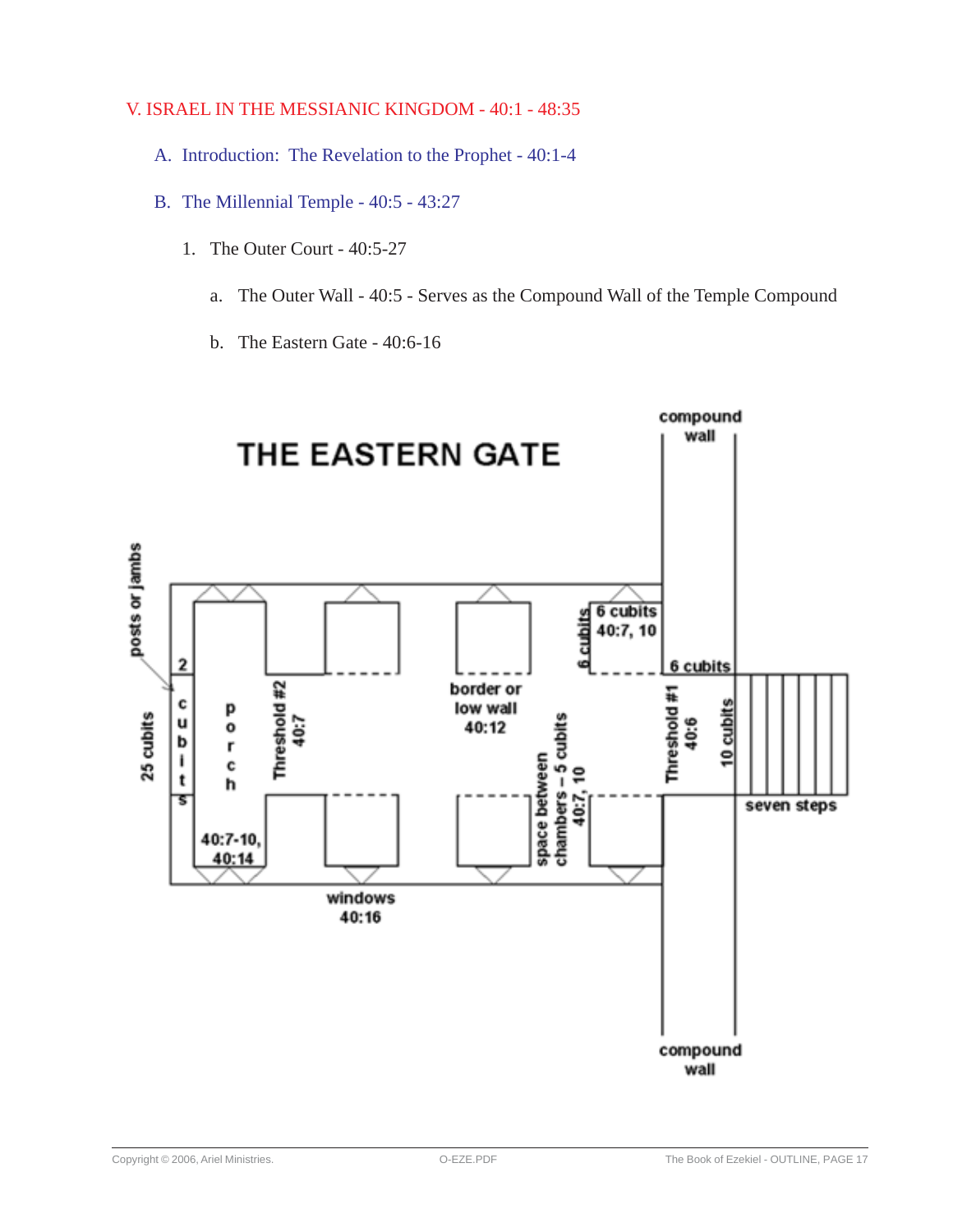- c. The Thirty Chambers and the Pavement Around the Outer Court 40:17-19
- d. The Northern Gate 40:20-23
- e. The Southern Gate 40:24-27
- 2. The Inner Court 40:28-47
	- a. The Southern Gate 40:28-31
	- b. The Eastern Gate 40:32-34
	- c. The Northern Gate 40:35-37
	- d. The Chambers and the Tables for the Preparation of the Sacrifices 40:38-43
	- e. The Chambers for the Priests 40:44-46
	- f. The Inner Court and the Altar of Sacrifice 40:47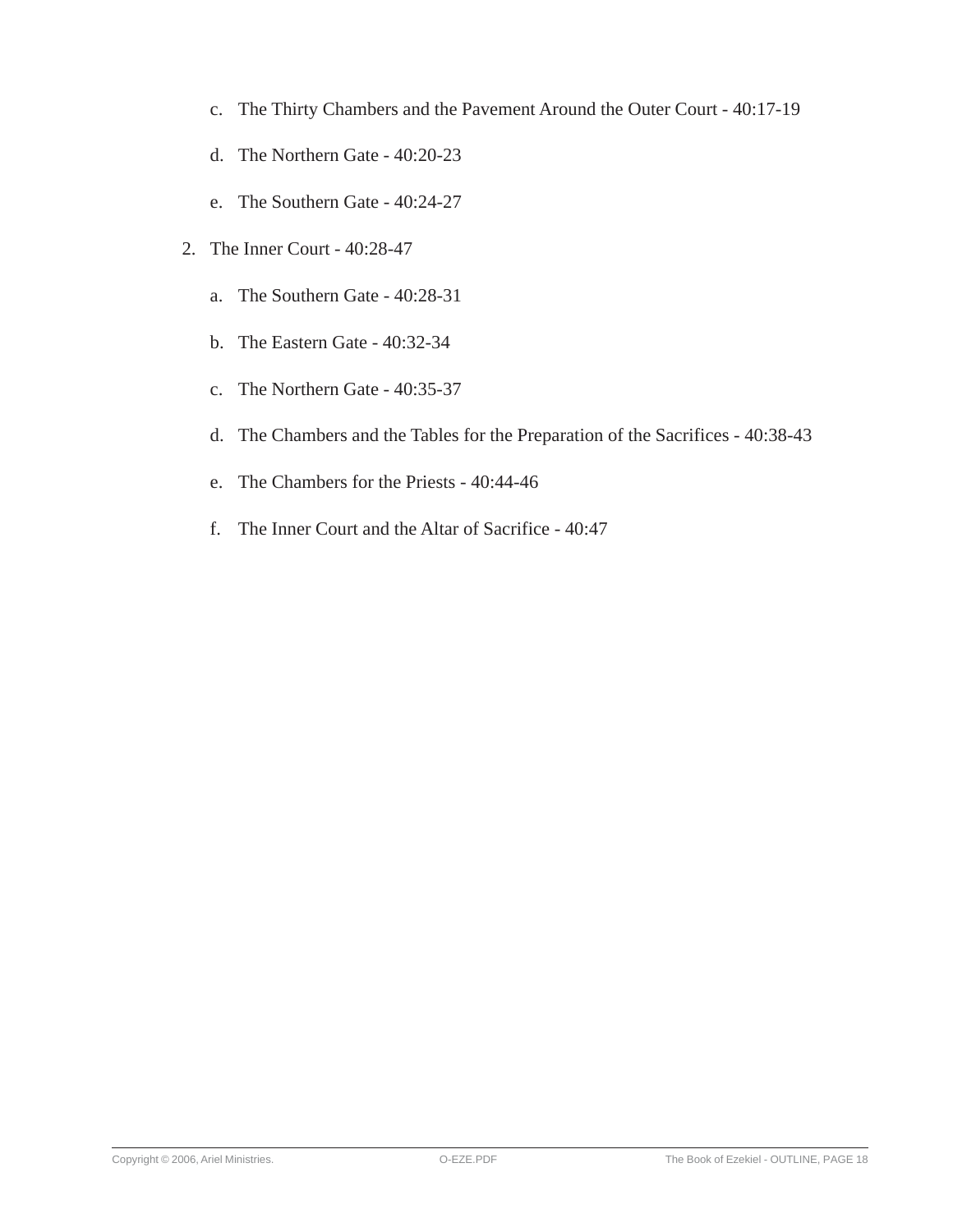- 3. The Temple 40:48 41:26
	- a. The Temple Porch or Vestibule 40:48-49
	- b. The Holy Place 41:1-2
	- c. The Holy of Holies 41:3-4
	- d. The Temple Wall and the Side Chambers 41:5-11
	- e. The Building of the Separate Place 41:12-14
	- f. The Interior of the Temple 41:15-26
	- g. Diagram: The Temple

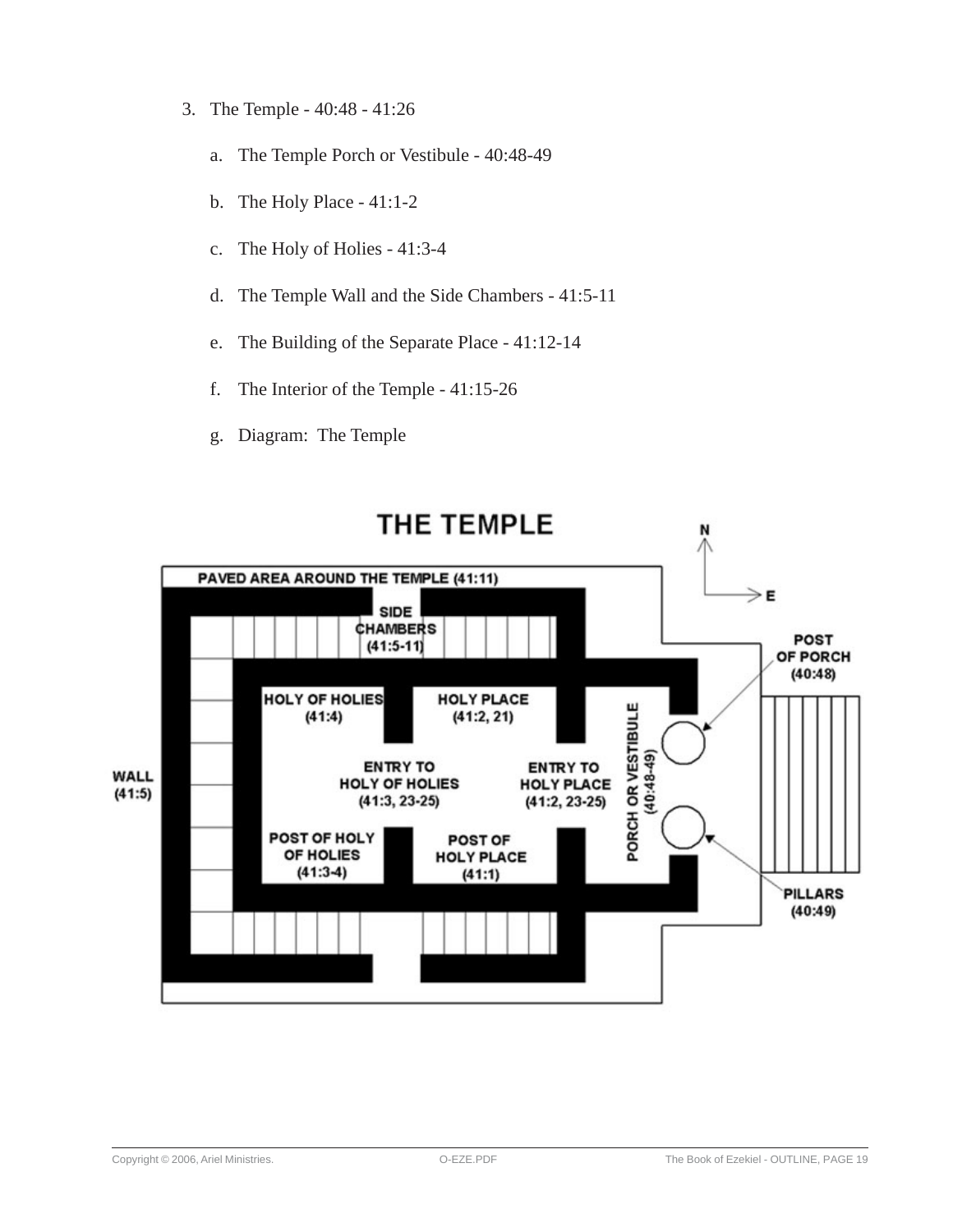- 4. The Chambers of the Outer Court 42:1-14
	- a. The Northern Chambers 42:1-9
	- b. The Eastern Chambers 42:10-12
	- c. The Purposes of the Chambers 42:13-14
- 5. The Temple Compound 42:15-20

### THE TEMPLE COMPOUND

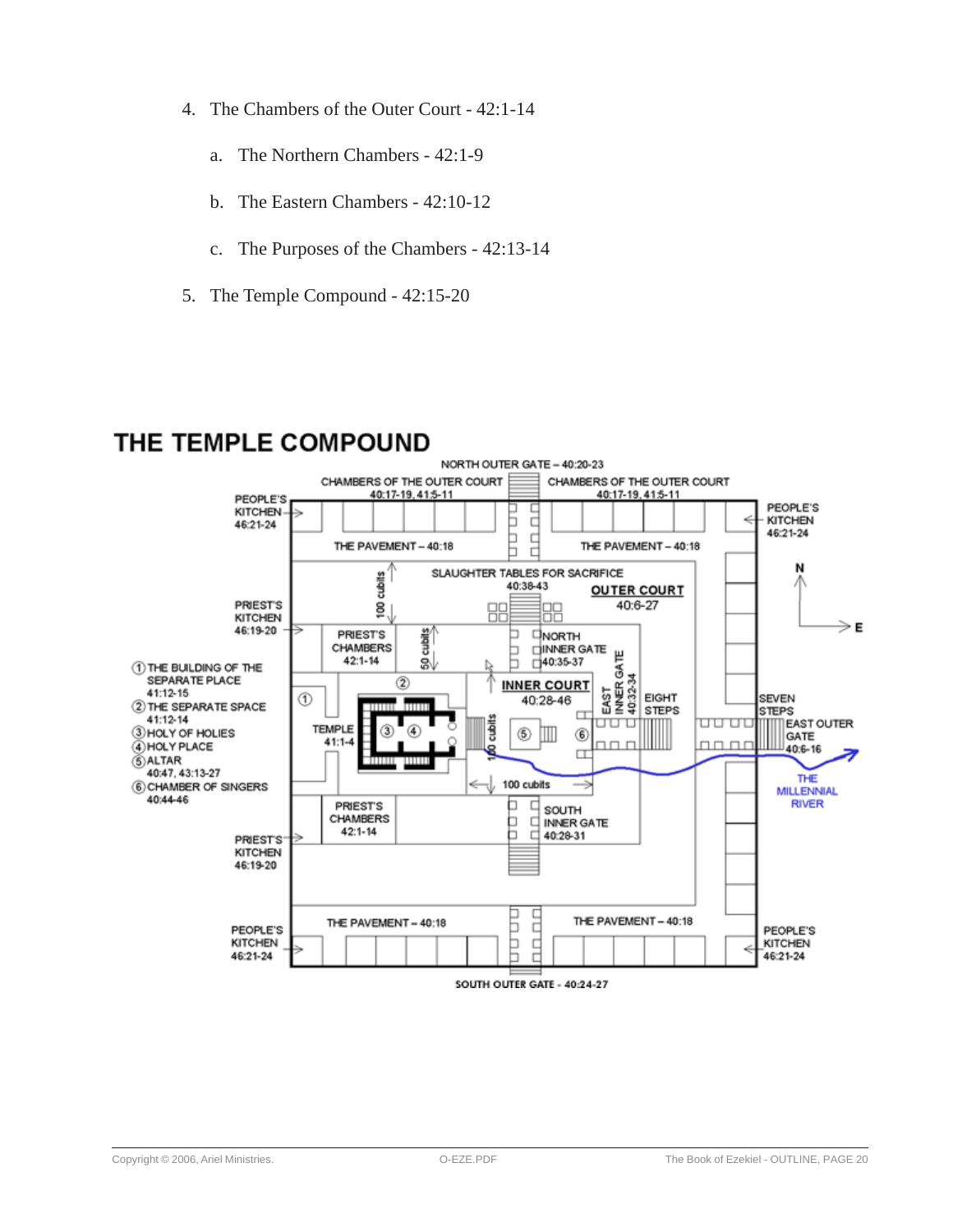- 6. The Return of the *Shechinah* Glory 43:1-12
	- a. The Return 43:1-5
	- b. The First Message of the *Shechinah* 43:6-9
	- c. The Commission to the Prophet 43:10-12
- 7. The Altar of Sacrifice 43:13-27
	- a. The Design and Measurements 43:13-17



# **THE ALTAR**

b. The Consecration of the Altar - 43:18-27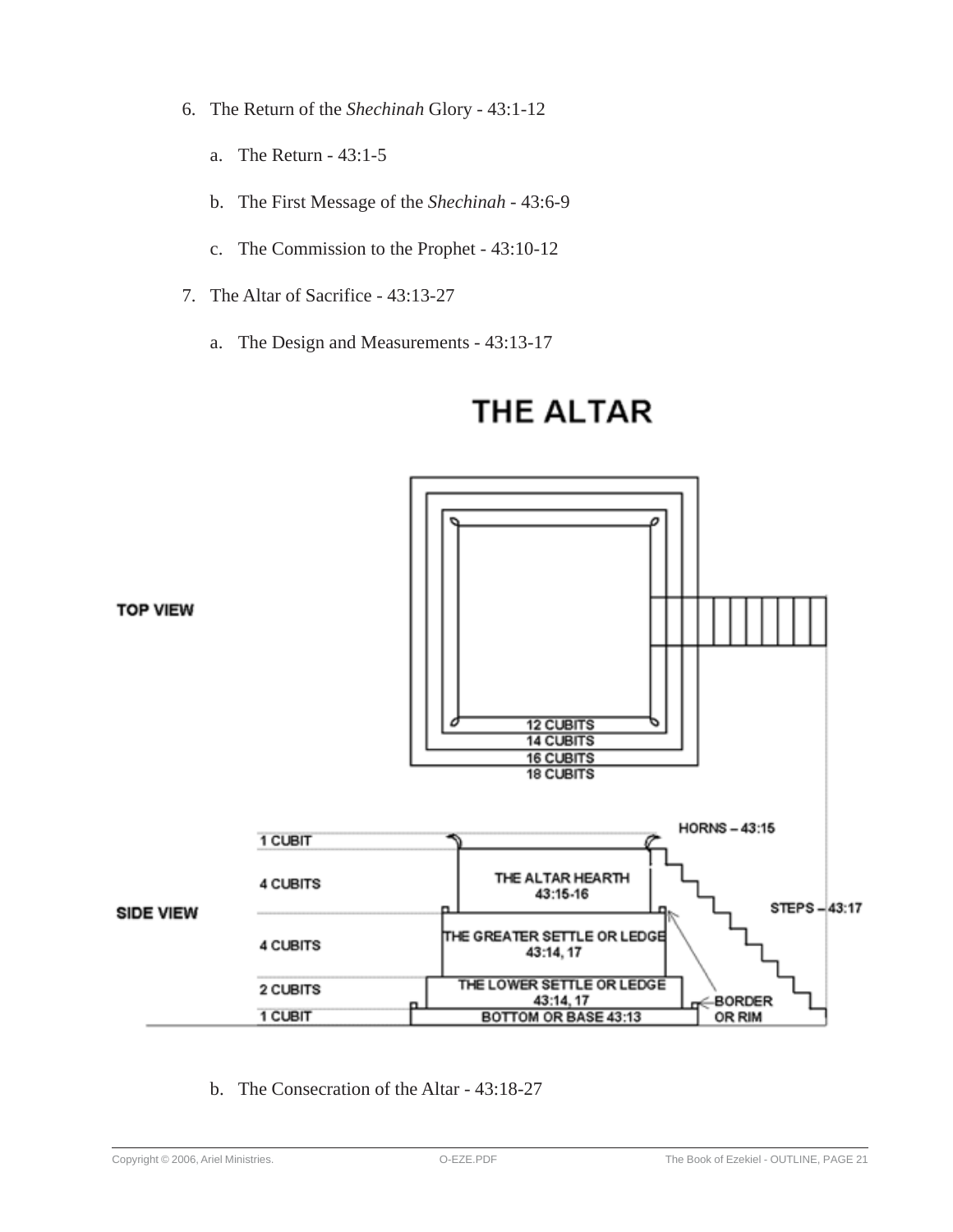- C. The Millennial System of Priesthood and Sacrifice 44:1 46:24
	- 1. The Law of the Outer Eastern Gate 44:1-3
	- 2. The Second Message of the *Shechinah* 44:4-8
	- 3. The Duties of the Levites: Caretaking 44:9-14
	- 4. The Duties of the Sons of Zadok: Sacrificing 44:15-31
	- 5. The Holy Oblation 45:1-8



6. The Message to the Princes of Israel - 45:9-12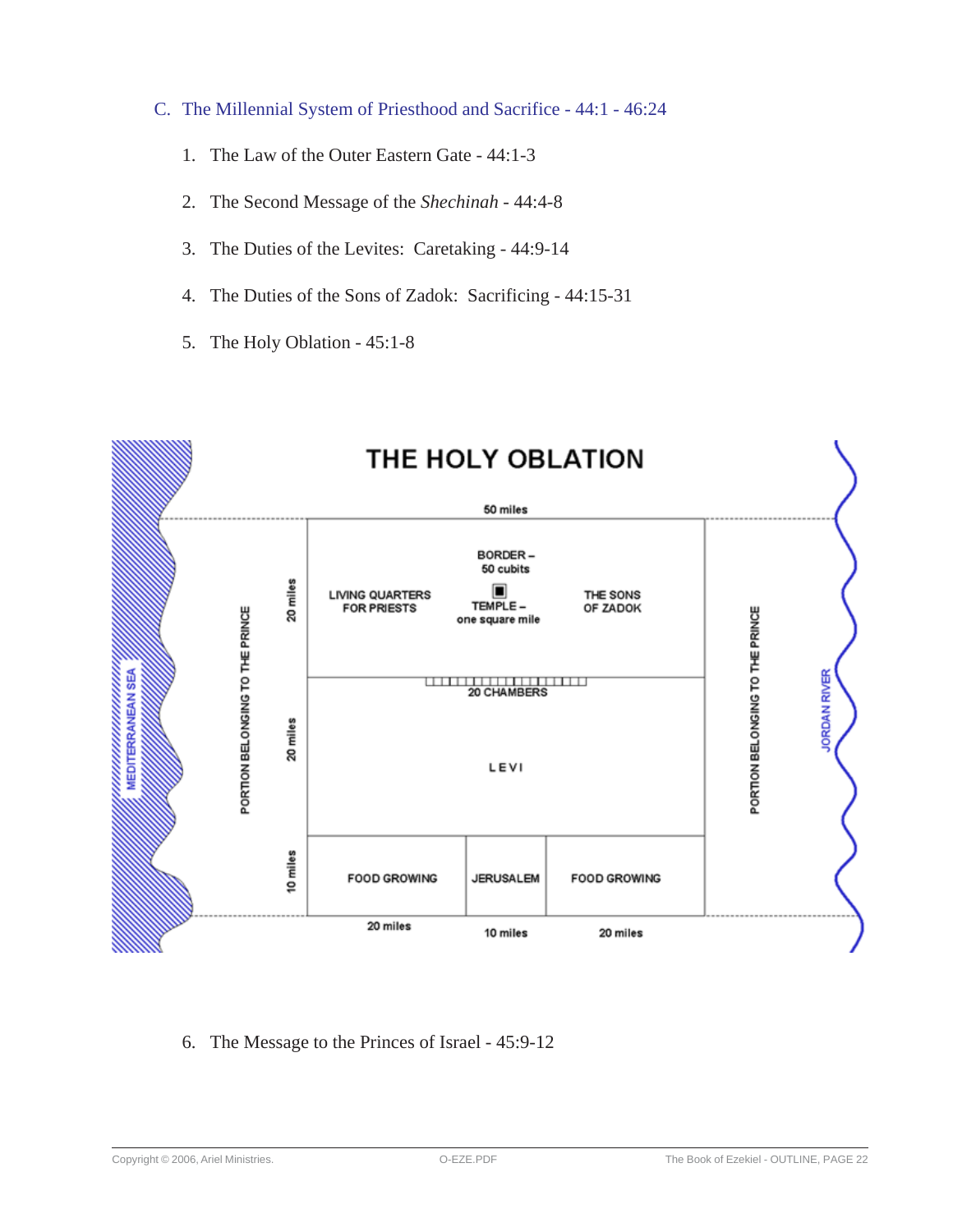- 7. The Laws of Sacrifices and Offerings 45:13 46:24
	- a. General Instructions 45:13-17
	- b. The New Year Offering 45:18-20
	- c. The Offerings for the Feast of Passover 45:21-24
	- d. The Offerings for the Feast of Tabernacles 45:25
	- e. The Law of the Inner Eastern Gate 46:1-3
	- f. The Offerings for the Sabbath 46:4-5
	- g. The Offerings for the New Moon 46:6-7
	- h. The Laws of Entrance and Exit 46:8-12
	- i. The Daily Offerings 46:13-15
	- j. The Prince and His Inheritance 46:16-18
	- k. The Boiling Places 46:19-24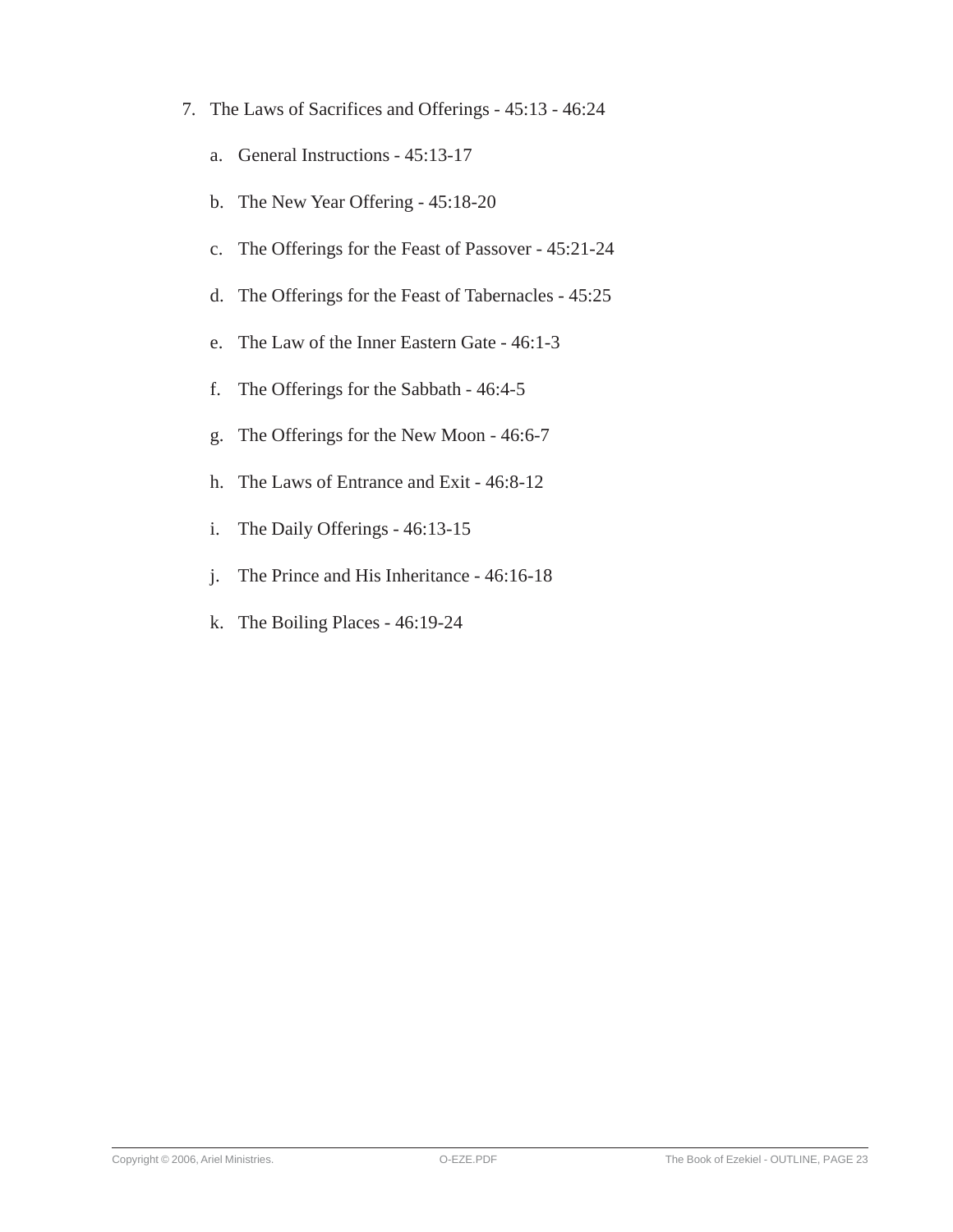- D. The Millennial River 47:1-12
	- 1. The Source 47:1-2
	- 2. The Depth 47:3-5
	- 3. Its Productive Abilities 47:6-12
	- 4. Diagram

## THE MILLENNIAL RIVER

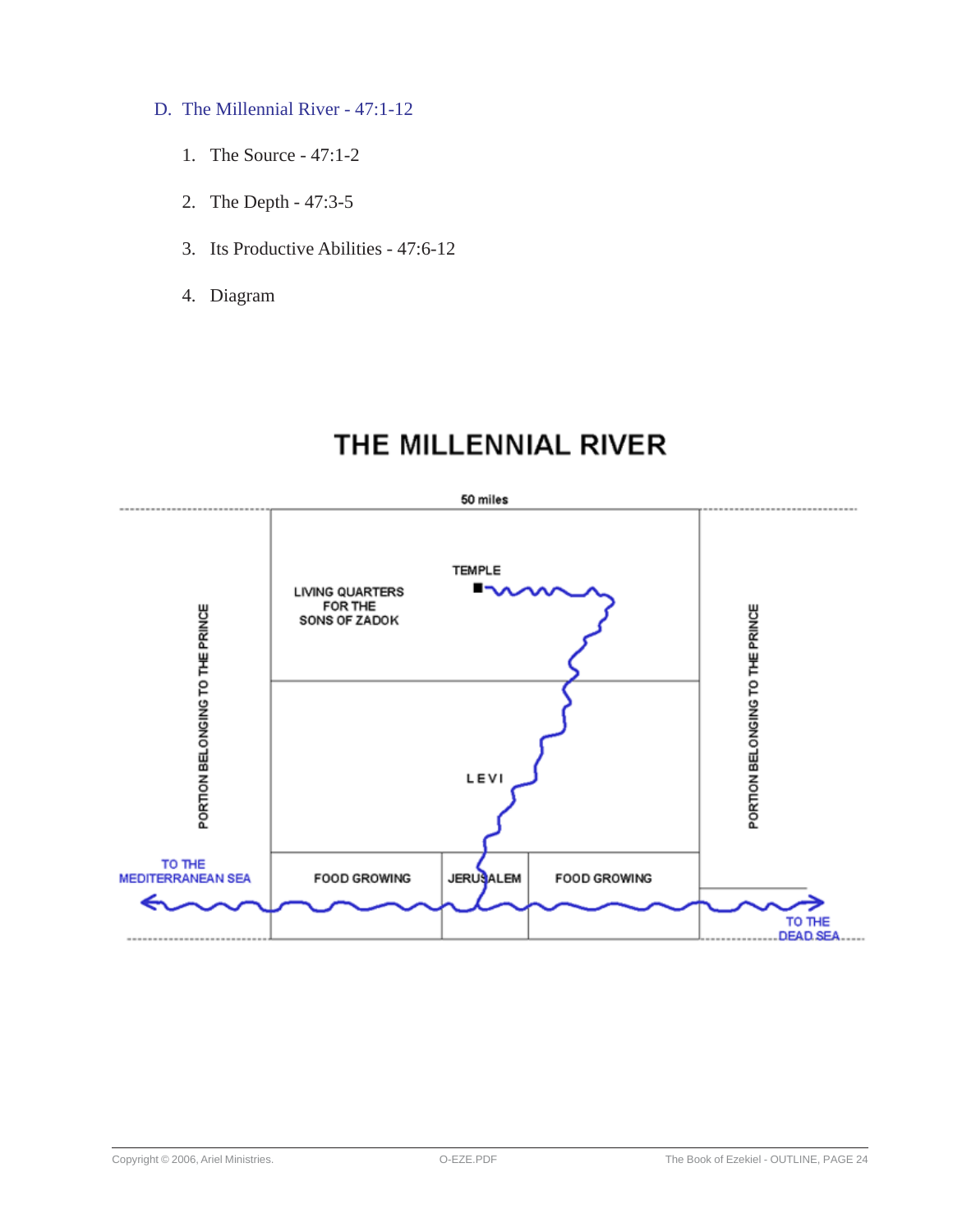- E. The Millennial Israel 47:13 48:29
	- 1. The Fulfillment of the Covenants 47:13-14
	- 2. The Borders of the Land 47:15-20
	- 3. The Division of the Land 47:21-23
	- 4. The Seven Northern Tribes 48:1-7
	- 5. The Holy Oblation 48:8-22
		- a. The Millennial Mountain 48:8
		- b. The Northern Section 48:9-12
		- c. The Central Section 48:13-14
		- d. The Southern Section 48:15-19
		- e. Summary of the Holy Oblation 48:20
		- f. The Portion for the Prince 48:21-22
	- 6. The Five Southern Tribes 48:23-28